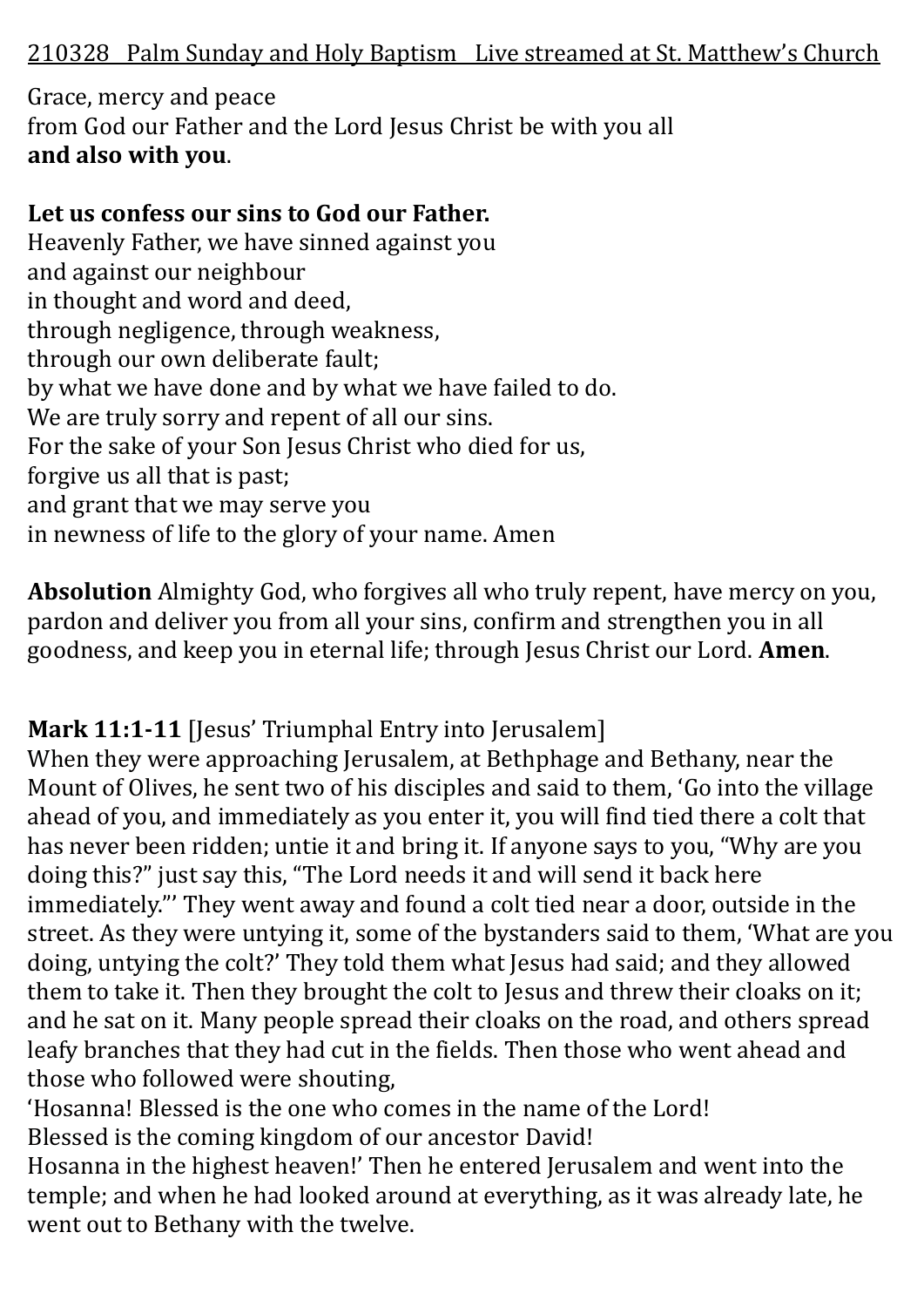#### This is the gospel of the Lord. **Praise to you, Lord Jesus Christ.**

#### **Sermon**

In the name of the Father, and of the Son, and of the Holy Spirit, Amen. Today we are invited to participate in a very Jewish event. We are placed in Jerusalem, in about AD30. It's Passover. Rather like the urge of Muslims to make the Hajj – the pilgrimage to Mecca – if any Jew was able, he or she would try to go to Jerusalem for Passover. Thousands and thousands of people came from near and far – it was three days' walk from Galilee for instance, never mind a long boat trip from Greece or Cyprus. This might give you some idea of the scale of Passover in Jerusalem.

But today's story is about just one man. We are told that this itinerant rabbi from a little village in Galilee enters Jerusalem in triumph – the excited hope is that Jesus is the NEXT BIG THING. That he is seen as the next king of the Jews; the oftexpected Messiah. That he would be the promised reformer of a Jewish culture and religion that had become corrupt; in a country that was ruled by foreigners – Romans (and they were only the latest of a long line of conquerors.) Why does Mark tell us about this festival procession? Think of it this way: his gospel was written for converts from Judaism. He was intent on convincing his hearers that Jesus was the Messiah. So he used images and language which would have been instantly recognized by any of his Jewish audience: images from their Hebrew Bible – our Old Testament. We're told that "People kept spreading their cloaks on the road". We're told that people shouted out "Blessed is the king who comes in the name of the Lord". "Peace in heaven, and glory in the highest heaven".

We know this story so well that it doesn't strike us as odd. But it IS odd, isn't it? Why odd? Well, in a few days the scene will change to the darkness of arrest, trial, degradation and crucifixion. Today, we read of celebration; but tomorrow we enter the narrative of what we call the Passion of Jesus. So the question that's always been in my mind, often unexpressed, has been – well - why? Why do the gospel writers give us these two polar opposite narratives? Because there's no doubt that they did it deliberately.

They did it to highlight the tipping point – the change – that is about to come. It's the end of Jesus' ministry. And today is the climax – the tipping point of that journey of Jesus on earth.

Politically, this itinerant preacher – this rabbi – is approaching the seat of power, and his approach threatens the powers that control that pivotal city. His radical approach to justice and to his fellow men, his avoidance of the Jewish purity laws, and the increasingly clear assertion that he is the Messiah, have stirred the authorities, both religious and Roman, into a determination to stop him. But from a religious perspective, the gospel writers are doing something else which is much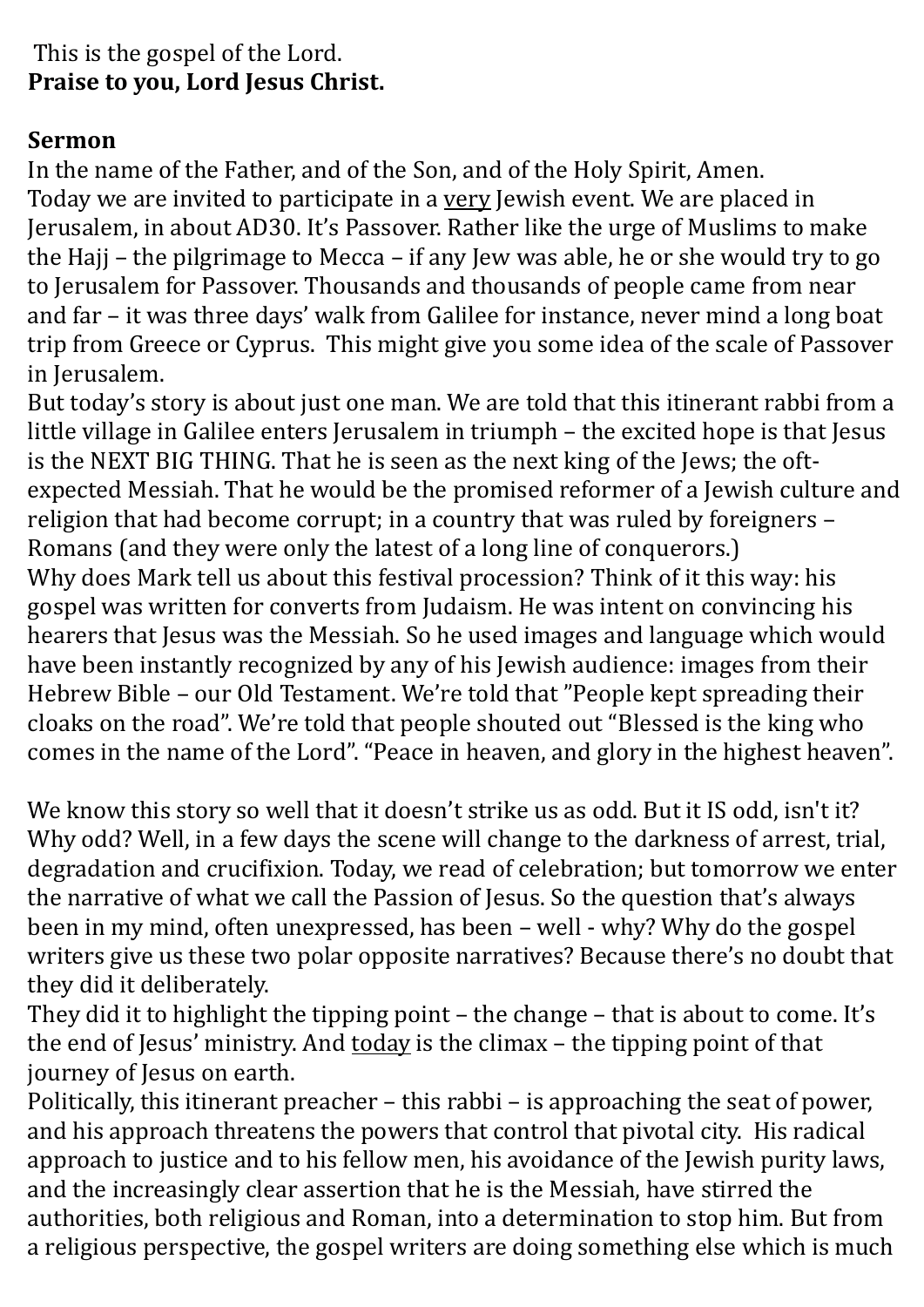more profound. They have set this triumphal entry into Jerusalem in Jewish terms – the story is dripping with prophecies and psalms from the Hebrew Scriptures. It's a very Jewish passage. Let me run it again, using nothing but quotes from the Hebrew Bible. See if you can recognise what the gospel writers wrote: "On that day his feet shall stand on the Mount of Olives, which lies before Jerusalem on the east". It's from the prophet Zechariah 14:4. It's a prophecy about the Lord's coming. Zechariah again (9:9) "Rejoice greatly O daughter Zion! Shout aloud O daughter Jerusalem! Lo, your king comes to you; triumphant and victorious is he, humble and riding on a donkey, on a colt, the foal of a donkey".

Spreading garments and palm branches comes from 2 Kings 9:13 - this about the anointing of Jehu as king over Israel: "and hurriedly they all took their cloaks and spread them for him on the bare steps; and they blew the trumpet and proclaimed, 'Jehu is king'."

In 141 BC the Jews entered Jerusalem' s citadel with praise and palm branches, and with harps and cymbals and stringed instruments, because a great enemy had been crushed and removed from Israel. That's from 1Maccabees 13:51.

2Maccabees 10:7, where the victorious followers of Maccabeus went in to purify the temple once they had defeated the invader Antiochus Epiphanes: "Carrying ivy-wreathed wands and beautiful branches and also fronds of palm, they offered hymns of thanksgiving to him who had given success to the purifying of his own holy place."

There is an obvious suggestion of national hope in the harking back to the Maccabean revolution. To Jews, it's obvious that they would have seen the symbolism of Jesus coming to purify Jerusalem.

Matthew adds another shout to his narrative: "Hosanna in the highest heaven!" Hosanna was a plea to God to "Save us". It was sung each morning during [Sukkot,](http://en.wikipedia.org/wiki/Sukkot) the Jewish *Feast of Booths* or *Tabernacles* at the time of the grape harvest. Mark is, therefore, shouting out to his Jewish readers that this Jesus is the one who has been promised and foretold by their scriptures. That their Messiah - the Anointed One of the Old Testament – has arrived; that the weight of scripture, prophecy, and his actions, demonstrate that Jesus is the Messiah, the promised, anointed one of Israel.

But Mark's tipping point, as I call today's triumphal procession, is that this is not Jesus' destiny. No. Instead of taking on this mantle of a conquering Messiah-king, Jesus rails against the corruption of the Jewish hierarchy – the chief priests, the Sanhedrin and the Temple police. He cleanses the Temple. He tries one last time to convince the Jews to change their ways.

And they finally snap, and arrest him. Mark's thesis in his Gospel is to show that Jesus' whole purpose, his whole ministry on earth, has been to fulfil his destiny as the Son of God, who ushers in a new covenant for – not just the Jews – but for all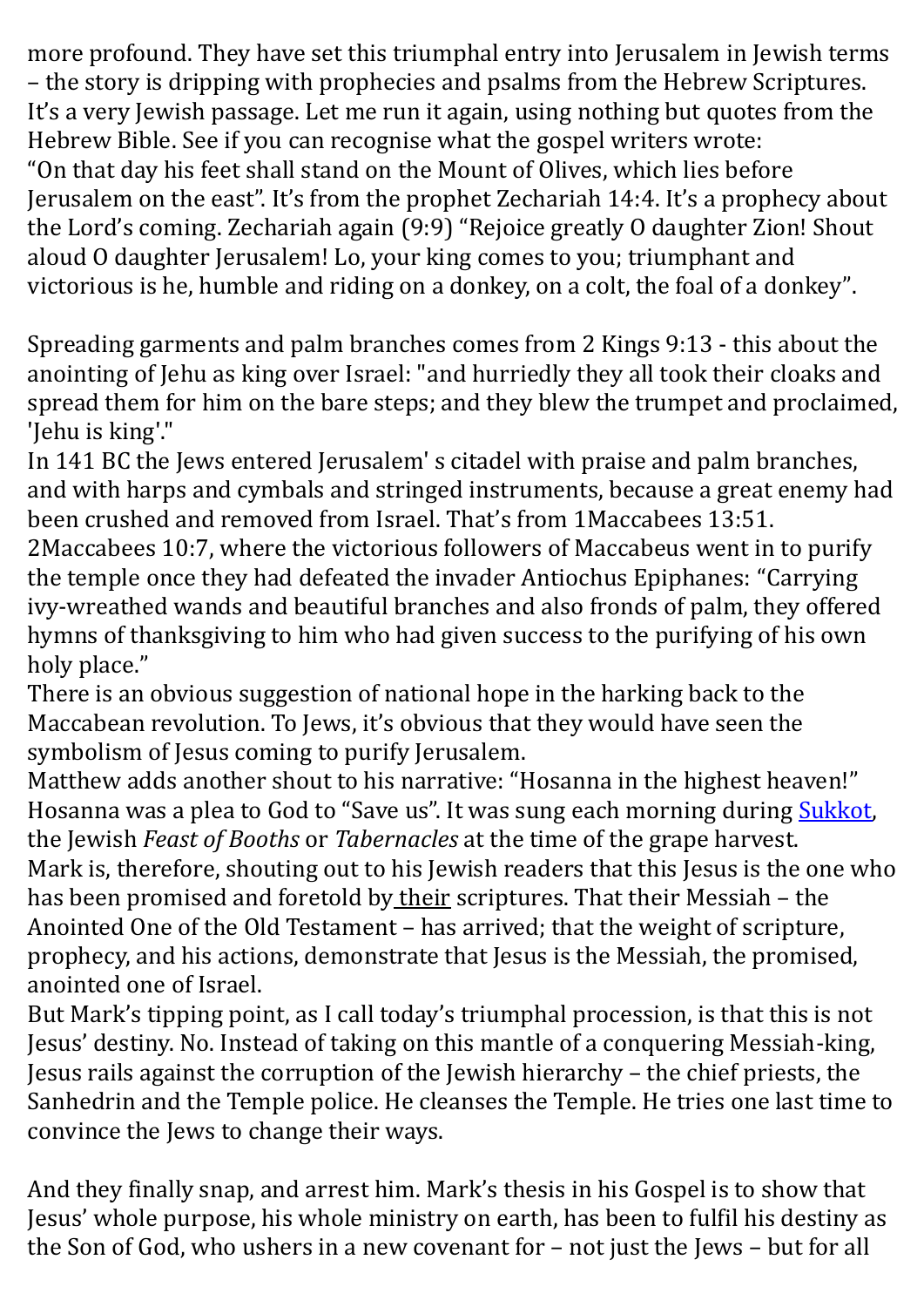mankind. For us. He is not to be king of the Jews; he is not the new Maccabeus who will kick the invaders out of the sacred capital of the Jews. Jesus re-defines what he means by "Messiah". And this is at the heart of the excitement, the tension, and the unfolding horror of Holy Week. The world of God's ways collides with the world of the ways of human beings. That a man who had the power to change the course of history in Jewish and Roman politics had a different destiny. But of course he was a man - who is also the Son of God. And he changed the entire world.

It's good to spend time reflecting on the often-contradictory messages coming from the Bible during this season, before the darkness of the Passion is dispelled by the incredible brilliance of the Easter message. As we journey this coming week, we can come to a deeper understanding of the different way that we Christians look at the world, at each other, and at our God. I invite all of you during the week to pull out your Bible; read and meditate on the narrative of the Passion. If you don't have a Bible, download one – there's a free iPhone or Android app. Or Google it. I suggest using Mark's account in chapters 14 and 15. And on Sunday we will all celebrate the startling message of Easter Day – that "Christ is risen!". The confirmation that this man Jesus is God. This is the foremost festival of the Christian year. Find out why.

And now to the one God; Father, Son and Holy Spirit, be ascribed, as is most justly due, all might, majesty, dominion, power and glory. Amen.

# **The Apostles' Creed**

I believe in God, the Father almighty, creator of heaven and earth. I believe in Jesus Christ, God's only Son, our Lord, who was conceived by the Holy Spirit, born of the Virgin Mary, suffered under Pontius Pilate, was crucified, died and was buried; he descended to the dead. On the third day he rose again; he ascended into heaven, he is seated at the right hand of the Father, and he will come again to judge the living and the dead. I believe in the Holy Spirit, the Holy Catholic Church, the communion of saints, the forgiveness of sins, the resurrection of the body, and the life everlasting. **Amen.** 

# **Intercessions, beginning with the Collect of Palm Sunday**

Almighty and everlasting God, who in your tender love towards the human race,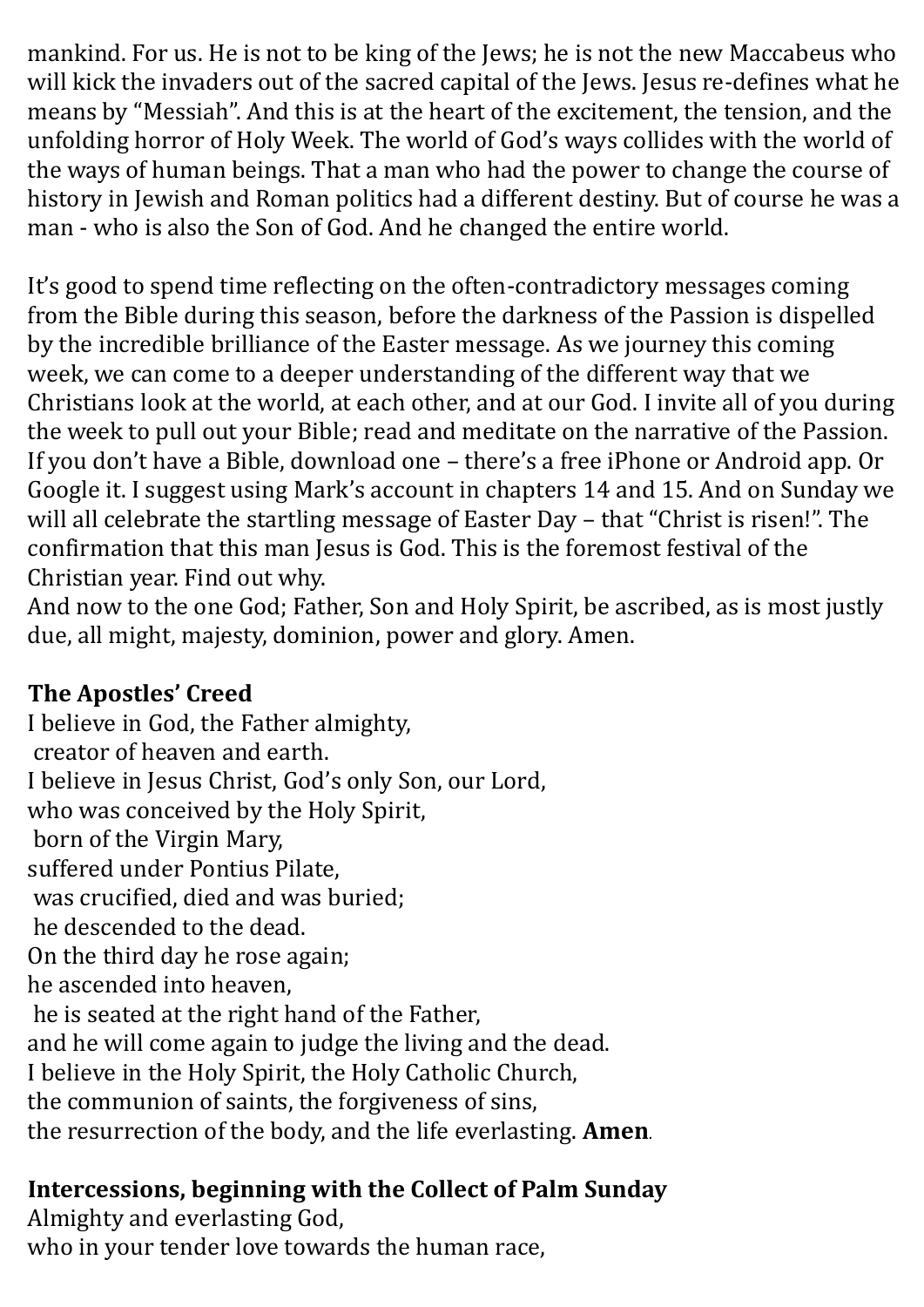sent your Son our Saviour Jesus Christ to take upon him our flesh and to suffer death on the Cross: Grant that we may follow the example of his patience and humility, and also be made partakers of his resurrection; through Christ our Lord. **Amen.**

Holy Father, as Christ entered Jerusalem, let him enter our lives, let the king of glory come in, that he may rule in our hearts, and that we may offer our love and lives to him; through the same Christ our Lord, who offered his life for us, and reigns with you and the Holy Spirit. *Lord, in your mercy … hear our prayer*

Christ, we come to you with broken promises and broken dreams, we come as a church divided and not at unity in itself. Yet we seek through you to share in salvation, and to bring others to your saving love. Lord, as you give yourself to us, may we give ourselves for others. *… hear our prayer*

We pray for nation divided against nation, for peoples that are not at peace with their neighbours; for all places of discord and dissatisfaction. Bless, O Lord, the work of the United Nations; guide all who give themselves in the cause of peace. We pray for communities torn apart by hatred. *… hear our prayer*

Be with all who have a difficult week ahead, the scorned and the rejected, those who face insult or degradation, those whose spirits will be tested this week by illness, or affected by COVID-19; those for whom medical tests were left too late; those restricted by PPE who have cared for patients in hospital. Lord, we are, for a few moments, here with you, for them, as we ask for your intercession.

*… hear our prayer*

We give thanks for the holy martyrs of God, for all who have suffered for others and for truth, for those who sacrificed for us and are now at rest. We remember with love our parishioner Stuart Hamilton, his wife Judy, their children Jilly, Robbie, Amy and Katie and their families. As we prepare to lay Stuart to rest, we welcome new life as we baptize his granddaughter Florence White into our community *… hear our prayer*

# **The Lord's Prayer**

Our Father, who art in heaven, hallowed be thy name; thy kingdom come, thy will be done on earth as it is in heaven. Give us this day our daily bread. And forgive us our trespasses as we forgive those who trespass against us. And lead us not into temptation,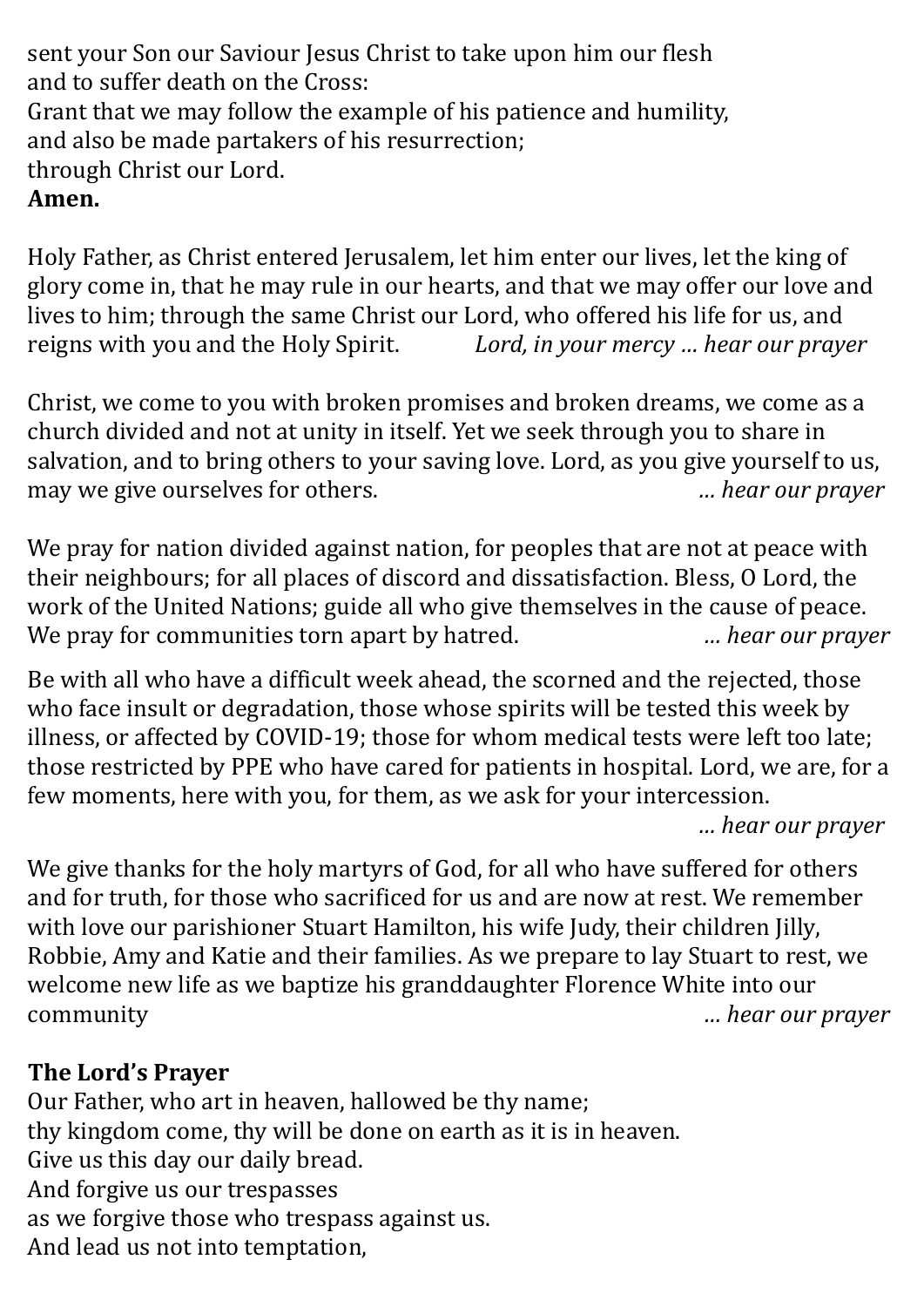but deliver us from evil. For thine is the kingdom, the power and the glory, for ever and ever, Amen.

And now we welcome Christen Florence, who has come to be baptized. Parents and godparents, will you accept the responsibilities placed upon you in bringing her for baptism and answer on her behalf? **With the help of God, we will.**

In baptism this child begins her journey in faith. You speak for her today. Will you care for her, and help her to take her place within the life and worship of Christ's Church? **With the help of God, we will.**

Baptismal promises and credal declarations by the godparents. Response: **We will support them.**

Priest: Christ claims you for his own. Receive the sign of the cross.

# **The Baptismal Liturgy …**

Christen Florence**,** God has called you into his church. We therefore receive and welcome you as a member with us of the body of Christ, as a child of the one heavenly Father, and as an inheritor of the kingdom of God.

### **The Peace**

We are the body of Christ. By one spirit we were all baptized into one body. Let us then pursue all that makes for peace and builds up our common life together. The peace of the Lord be always with you; **and also with you**.

# **The Blessing**

The God of all grace, who called you to his eternal glory in Christ Jesus, establish, strengthen and settle you in the faith; and the blessing of God almighty, the Father, the Son and the Holy Spirit, be upon you and remain with you always. **Amen**